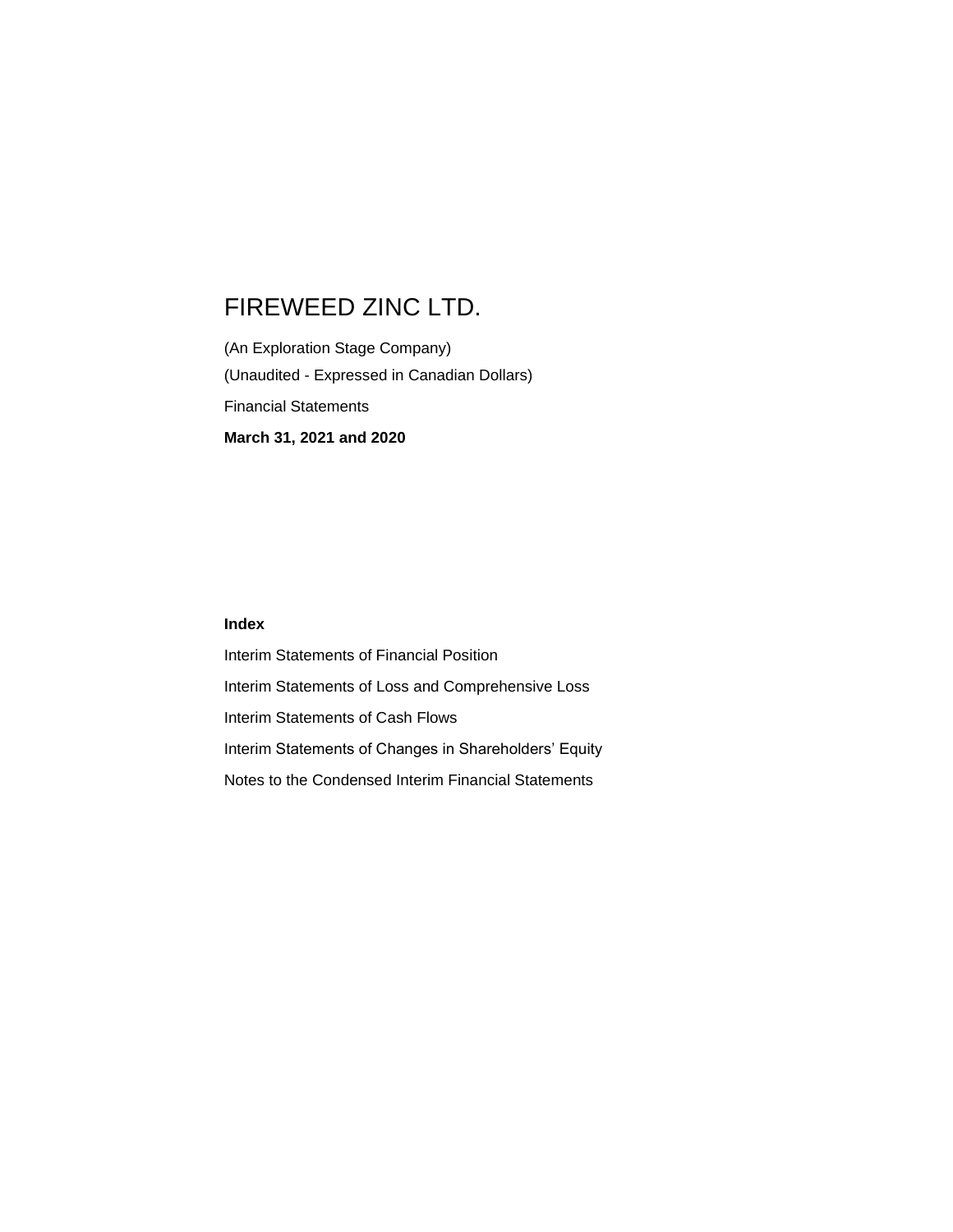In accordance with National Instrument 51-102 *Continuous Disclosure Obligations* of the Canadian Securities Administrators, notice is given that the attached condensed interim financial statements for the three-month period ended March 31, 2021 have not been reviewed by the Company's auditors.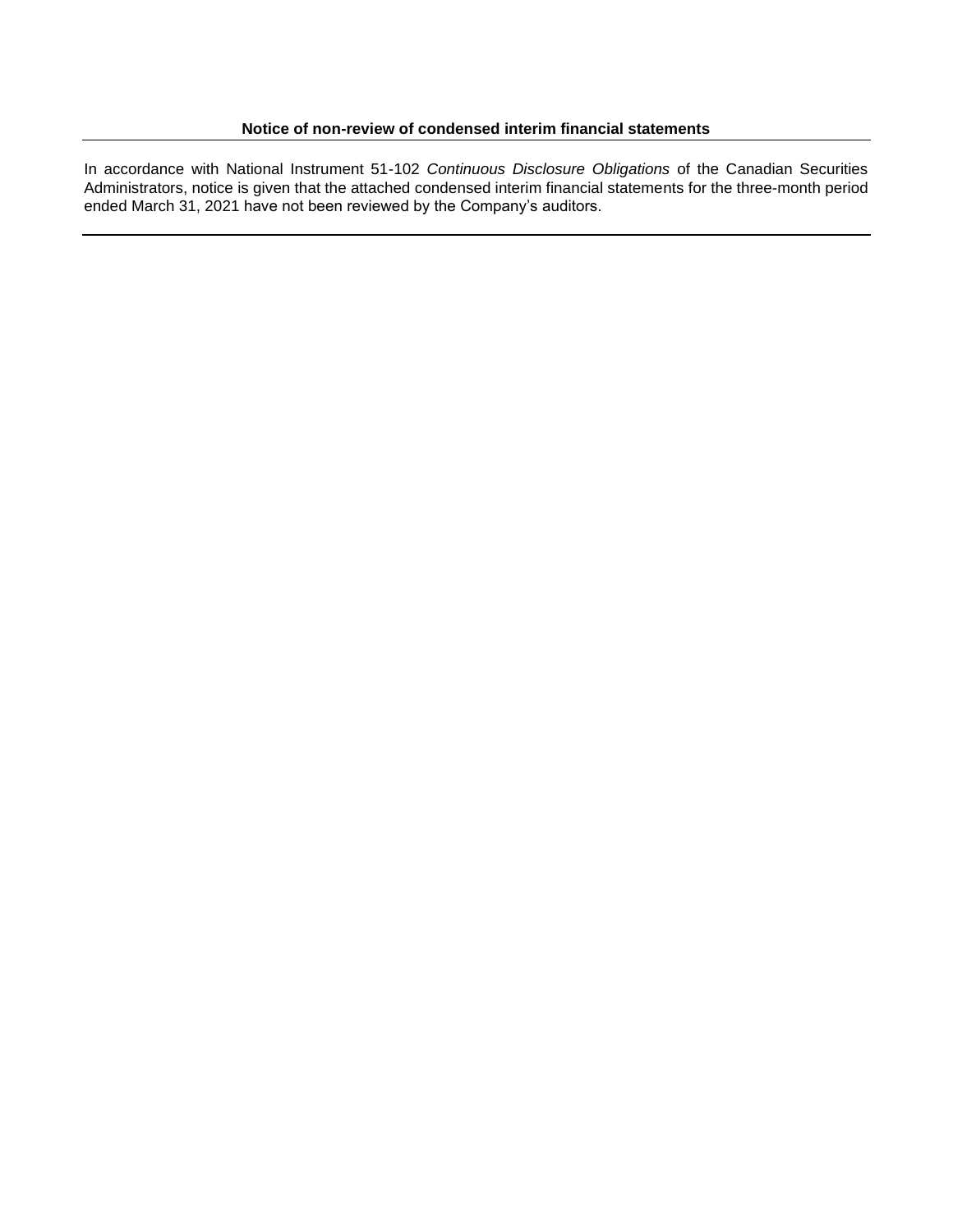Statements of Financial Position as at (Expressed in Canadian Dollars)

|                                                                            |         |    | March 31,      | December 31,     |
|----------------------------------------------------------------------------|---------|----|----------------|------------------|
|                                                                            | Note(s) |    | 2021           | 2020             |
| <b>Assets</b>                                                              |         |    |                |                  |
| Current assets:                                                            |         |    |                |                  |
| Cash                                                                       |         | \$ | 1,668,839      | \$<br>2,264,206  |
| Receivables                                                                |         |    | 50,406         | 233,491          |
| Prepaid expenses                                                           |         |    | 98,616         | 110,140          |
|                                                                            |         |    | 1,817,861      | 2,607,837        |
| Equipment                                                                  | 6       |    | 105,814        | 113,937          |
| <b>Reclamation bond</b>                                                    |         |    | 39,596         | 39,596           |
| Exploration and evaluation assets                                          | 4,5     |    | 11,960,325     | 11,458,395       |
|                                                                            |         | \$ | 13,923,596     | \$<br>14,219,765 |
| <b>Current liabilities:</b><br>Accounts payable and accrued<br>liabilities | 7,11    | \$ | 231,605        | \$<br>229,863    |
|                                                                            |         |    | 231,605        | 229,863          |
| Long-term loan payable                                                     | 8       |    | 40,000         | 40,000           |
| Rehabilitation provisions                                                  | 9       |    | 236,968        | 236,572          |
|                                                                            |         |    | 508,573        | 506,435          |
| Shareholders' equity:                                                      |         |    |                |                  |
| Capital stock                                                              | 10      |    | 37,212,507     | 36,486,333       |
| Options reserve                                                            | 10      |    | 1,860,417      | 1,797,596        |
| Warrants reserve                                                           | 10      |    | 187,001        | 197,013          |
| <b>Deficit</b>                                                             |         |    | (25, 844, 902) | (24, 767, 612)   |
|                                                                            |         |    | 13,415,023     | 13,713,330       |
|                                                                            |         |    |                |                  |

On behalf of the Board:

*"Brandon Macdonald"* Director *"George Gorzynski"* Director

The accompanying notes are an integral part of these financial statements.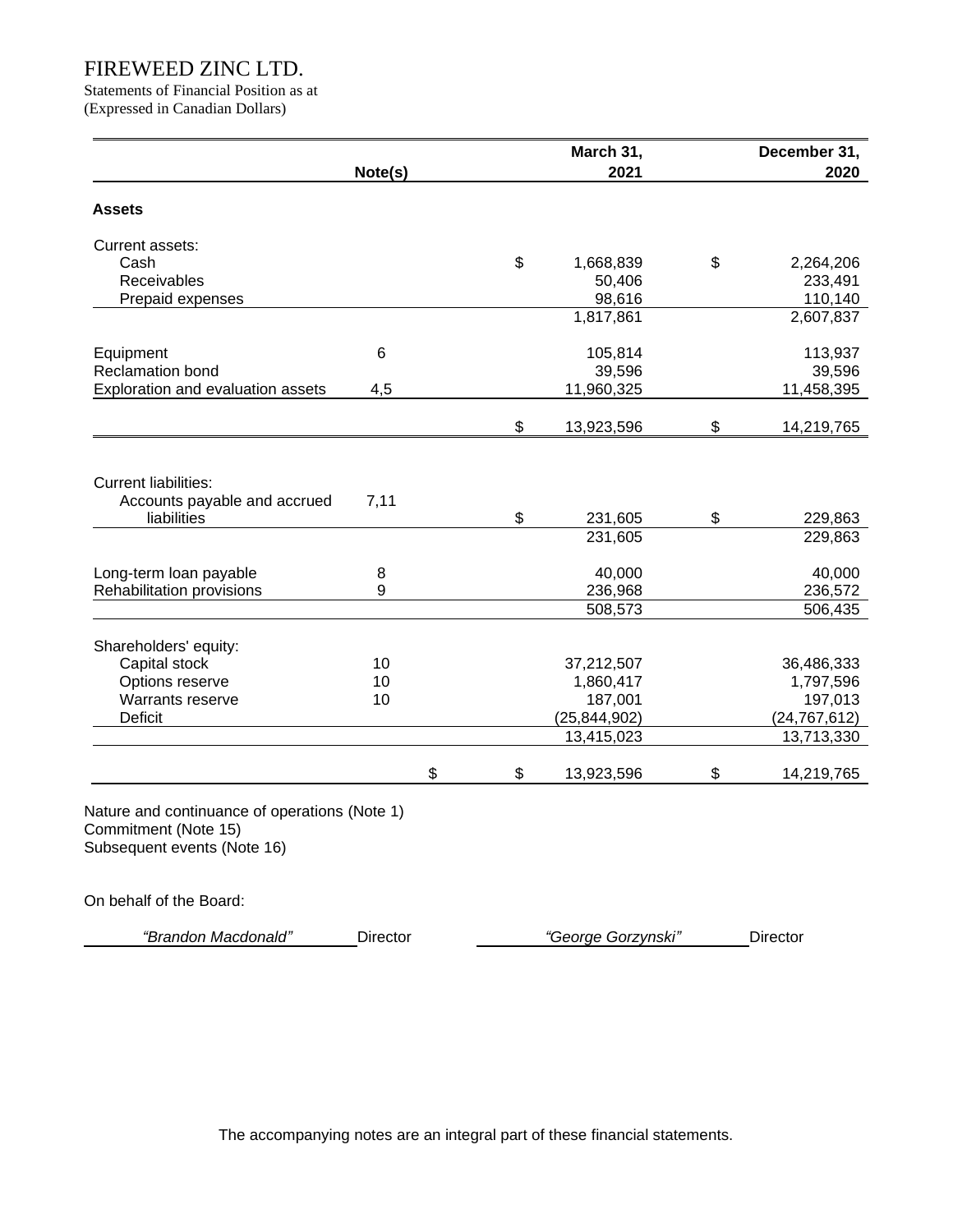Statements of Loss and Comprehensive Loss (Expressed in Canadian Dollars)

|                                          | <b>Three Months Ended</b> |                |                |    |                          |  |
|------------------------------------------|---------------------------|----------------|----------------|----|--------------------------|--|
|                                          |                           | March 31, 2020 |                |    |                          |  |
|                                          | Note(s)                   |                | March 31, 2021 |    | <b>Restated (Note 4)</b> |  |
| <b>Expenses</b>                          |                           |                |                |    |                          |  |
| Consulting and management                | 11                        | \$             | 128,660        | \$ | 105,878                  |  |
| Depreciation                             | 6                         |                | 8,123          |    | 1,140                    |  |
| Director and committee fees              | 11                        |                | 30,750         |    | 36,750                   |  |
| Exploration and evaluation               | 4,5                       |                | 698,240        |    | 250,407                  |  |
| Investor relations and corporate         |                           |                |                |    |                          |  |
| development                              | 11                        |                | 81,651         |    | 65,680                   |  |
| Insurance expense                        |                           |                | 3,750          |    | 3,500                    |  |
| Office and payroll expenses              |                           |                | 5,877          |    | 10,015                   |  |
| Professional fees                        |                           |                | 15,766         |    | 32,715                   |  |
| Rent                                     |                           |                | 16,341         |    | 11,419                   |  |
| Share-based compensation                 | 10,11                     |                | 62,821         |    | 47,495                   |  |
| Transfer agent and filing fees           |                           |                | 24,565         |    | 13,843                   |  |
| Travel                                   |                           |                | 690            |    | 7,912                    |  |
|                                          |                           |                | (1,077,234)    |    | (586, 754)               |  |
| Accretion on rehabilitation provision    | 9                         |                | (396)          |    | (1, 168)                 |  |
| Foreign exchange                         |                           |                | (3,627)        |    | (118)                    |  |
| Interest income                          |                           |                | 3,927          |    | 3,073                    |  |
| Loss and comprehensive loss for          |                           |                |                |    |                          |  |
| the period                               |                           | \$             | (1,077,290)    | \$ | (584, 967)               |  |
|                                          |                           |                |                |    |                          |  |
| Loss per share - basic and diluted       |                           | \$             | (0.02)         | \$ | (0.02)                   |  |
|                                          |                           |                |                |    |                          |  |
| Weighted average number of common shares |                           |                |                |    |                          |  |
| outstanding - basic and diluted          |                           |                | 56,708,997     |    | 37,797,129               |  |

The accompanying notes are an integral part of these interim financial statements.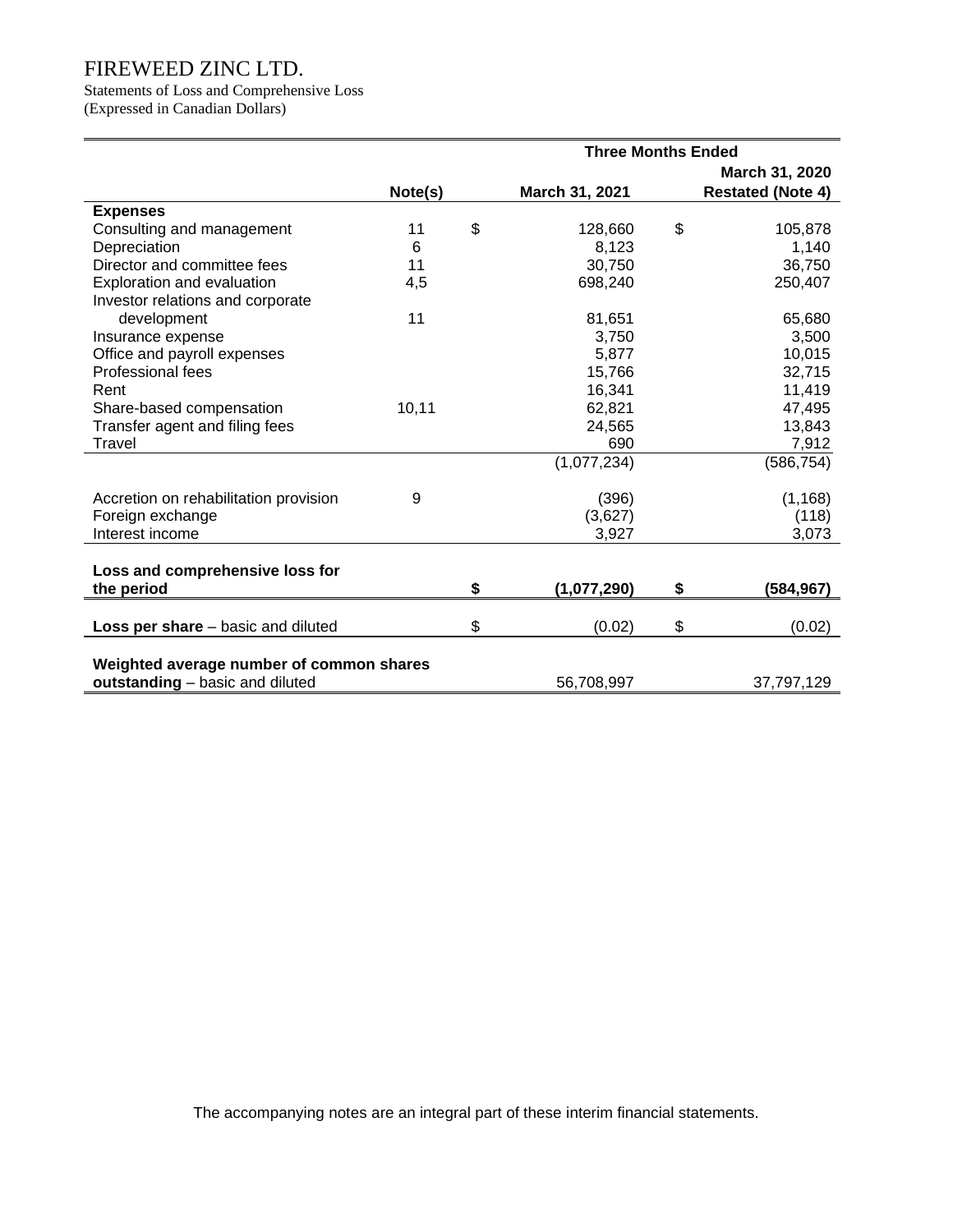# Statements of Cash Flows

(Expressed in Canadian Dollars)

|                                           | <b>Three Months Ended</b> |    |                          |  |  |
|-------------------------------------------|---------------------------|----|--------------------------|--|--|
|                                           |                           |    | March 31, 2020           |  |  |
|                                           | March 31, 2021            |    | <b>Restated (Note 4)</b> |  |  |
| <b>OPERATING ACTIVITIES</b>               |                           |    |                          |  |  |
| Loss for the period                       | \$<br>(1,077,290)         | \$ | (584, 967)               |  |  |
|                                           |                           |    |                          |  |  |
| Adjustment for items not affecting cash:  |                           |    |                          |  |  |
| Accretion on rehabilitation provision     | 396                       |    | 1,168                    |  |  |
| Depreciation                              | 8,123                     |    | 1,140                    |  |  |
| Share-based compensation                  | 62,821                    |    | 47,495                   |  |  |
|                                           |                           |    |                          |  |  |
| Change in non-cash working capital items: |                           |    |                          |  |  |
| Receivables                               | 183,085                   |    | 5,241                    |  |  |
| Prepaid expenses                          | 11,524                    |    | 59,440                   |  |  |
| Accounts payable and accrued liabilities  | 1,742                     |    | 54,891                   |  |  |
|                                           | (809, 599)                |    | (415, 592)               |  |  |
| <b>INVESTING ACTIVITIES</b>               |                           |    |                          |  |  |
| Exploration and evaluation assets         | (1,930)                   |    | (2,830)                  |  |  |
|                                           | (1,930)                   |    | (2,830)                  |  |  |
| <b>FINANCING ACTIVITIES</b>               |                           |    |                          |  |  |
| Proceeds from warrants exercised          | 216,162                   |    |                          |  |  |
|                                           | 216,162                   |    |                          |  |  |
| Increase (decrease) in cash               | (595, 367)                |    | (418, 422)               |  |  |
|                                           |                           |    |                          |  |  |
| Cash, beginning of the period             | \$<br>2,264,206           | \$ | 783,789                  |  |  |
| Cash, end of the period                   | \$<br>1,668,839           | \$ | 365,367                  |  |  |

## **Supplemental disclosures with respect to cash flows:**

| Non-cash investing and financing activities: |         |  |
|----------------------------------------------|---------|--|
| Fair value of shares issued for property     | 500,000 |  |
| Fair value of exercised finders' warrants    | 10.012  |  |

The accompanying notes are an integral part of these interim financial statements.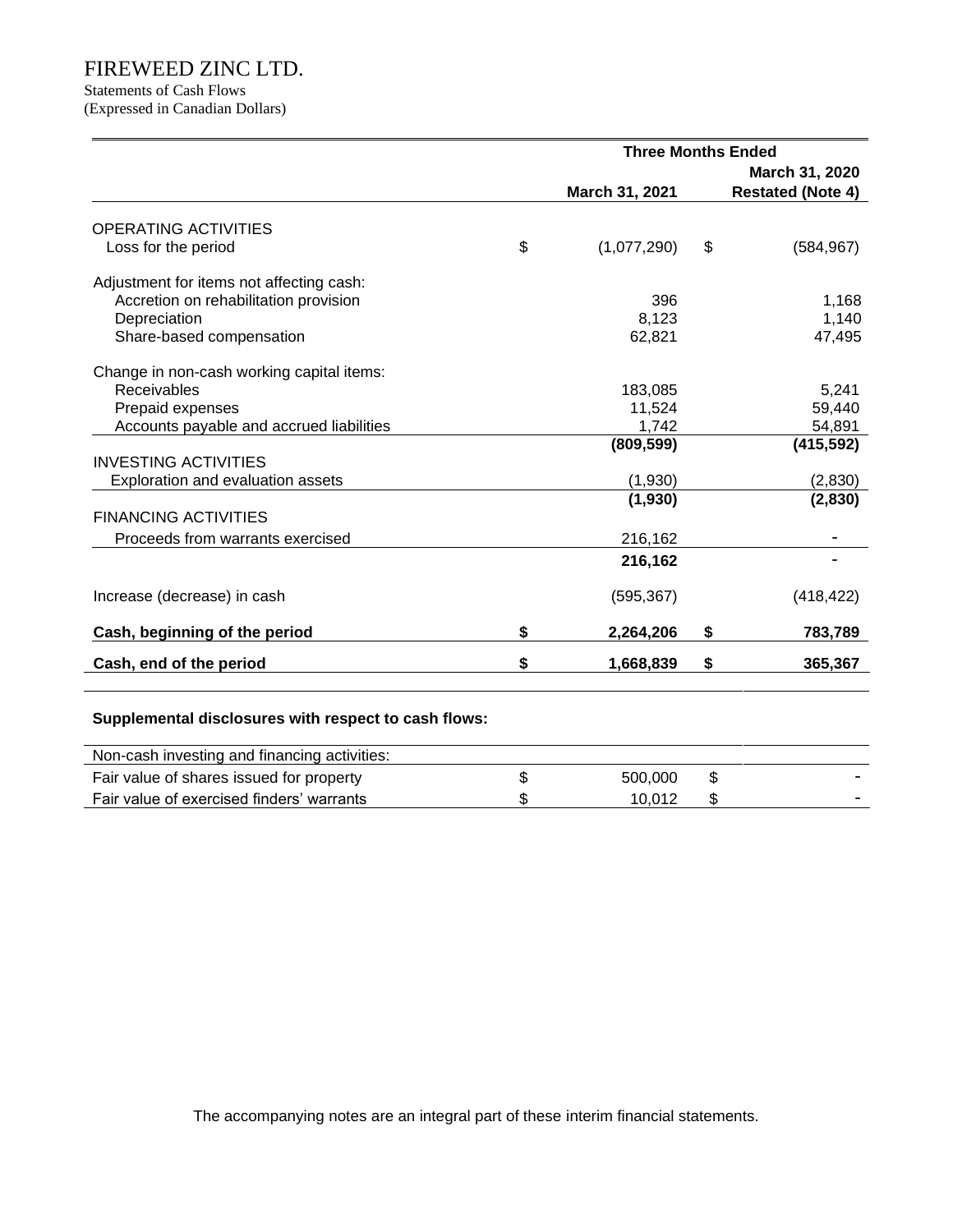#### Statements of Changes in Shareholders' Equity (Expressed in Canadian Dollars)

|                                                                                                                                                     | <b>Capital Stock</b>                |                                  |    |                      |      |                     |   |                               |     |                                                           |
|-----------------------------------------------------------------------------------------------------------------------------------------------------|-------------------------------------|----------------------------------|----|----------------------|------|---------------------|---|-------------------------------|-----|-----------------------------------------------------------|
|                                                                                                                                                     | <b>Shares</b>                       | Amount                           |    | Warrants<br>reserve  |      | Options<br>reserve  |   | Deficit                       |     | Total                                                     |
| Balance at December 31, 2019,<br>as previously stated                                                                                               | 37,797,129 \$                       | 26,879,253                       | \$ | 133,910              | - 55 | 1,532,985           | S | (4,505,778)                   | S   | 24,040,370                                                |
| Effect of change in accounting policy                                                                                                               |                                     |                                  |    |                      |      |                     |   | (14, 621, 236)                |     | (14, 621, 236)                                            |
| Balance at December 31, 2019 (Restated<br>$-$ Note 4)<br>Share-based compensation<br>Loss for the period                                            | 37,797,129 \$                       | 26,879,253                       | S  | 133,910              | - \$ | 1,532,985<br>47,495 | S | (19,127,014)<br>(584,967)     | S   | 9,419,134<br>47,495<br>(584, 967)                         |
| Balance at March 31, 2020                                                                                                                           | 37,797,129 \$                       | 26,879,253                       |    | 133,910              |      | 1,580,480           |   | (19,711,981)                  |     | 8,881,662                                                 |
| <b>Balance at December 31, 2020</b><br>Shares issued for resource property<br>Share-based compensation<br>Warrants exercised<br>Loss for the period | 56,057,112 \$<br>500,000<br>293,510 | 36,486,333<br>500,000<br>226,174 | \$ | 197,013<br>(10, 012) | - \$ | 1,797,596<br>62,821 | S | (24, 767, 612)<br>(1,077,290) | - 5 | 13,713,330<br>500,000<br>62,821<br>216,162<br>(1,077,290) |
| Balance at March 31, 2021                                                                                                                           | 56,850,622 \$                       | 37,212,507                       |    | 187,001              |      | 1,860,417           |   | (25,844,902)                  |     | 13,415,023                                                |

The accompanying notes are an integral part of these interim financial statements.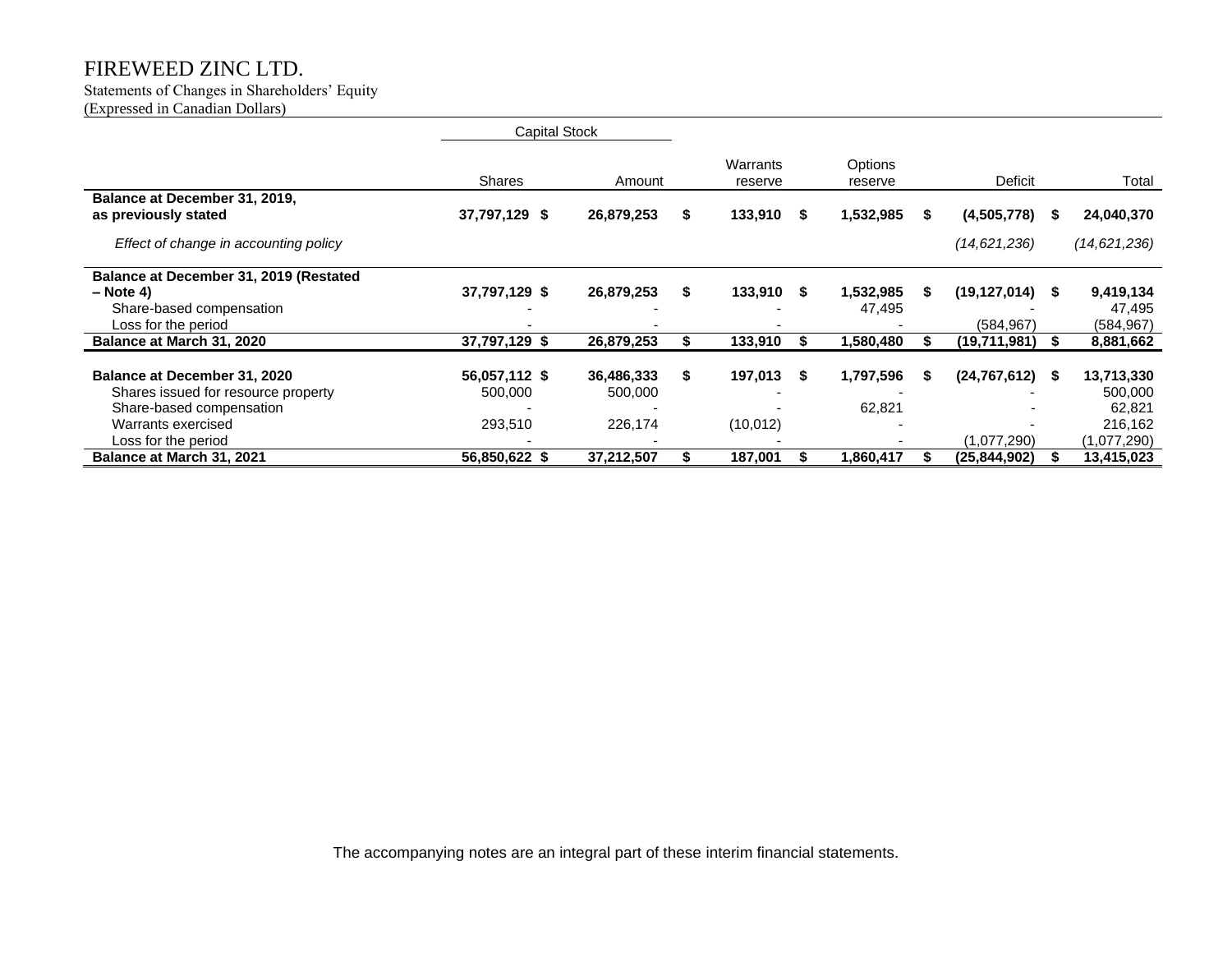### **1. Nature and Continuance of Operations**

Fireweed Zinc Ltd. (the "Company") was incorporated under the Business Corporations Act of the Yukon in Canada on October 20, 2015. The Company is a mineral exploration and development company and is engaged in the acquisition and exploration of mineral assets. Currently the Company has one project, the Macmillan Pass Project, which includes the Tom and Jason claims and zinc-lead-silver deposits, the Nidd claims and large blocks of adjacent claims (Mac, MC, MP, Jerry, BR, NS, Oro, Sol, Bach Ben, NC and Stump) in Yukon, Canada (collectively, the "Project"). The Company is listed on the TSX Venture Exchange and trades under the symbol FWZ.

The Company's head office and principal address is Suite 1020 – 800 West Pender Street, Vancouver, British Columbia, Canada V6C 2V6. The registered and records office is 3081 3rd Avenue, Whitehorse, Yukon, Canada Y1A 4Z7.

The Company's ability to continue operations is not assured and is dependent upon the ability to obtain necessary financing to meet its liabilities and commitments as they become due, and the ability to generate future profitable production or operations or obtain sufficient proceeds from the disposition thereof. The outcome of these matters cannot be predicted at this time. These financial statements do not include adjustments to amounts and classifications of assets and liabilities that might be necessary should the Company be unable to continue operations. As at March 31, 2021, management estimates that the Company does not have sufficient working capital to maintain its operations and activities for the next twelve months and will need to raise additional capital in order to further fund its operations. These material uncertainties may cast significant doubt as to the Company's ability to continue as a going concern.

In March 2020 the World Health Organization declared coronavirus COVID-19 a global pandemic. This contagious disease outbreak, which has continued to spread, and related adverse public health developments, have adversely affected workforces, economies, and financial markets globally, leading to an economic downturn. To date there have been no adverse effects on the Company's business or ability to raise funds.

The financial statements for the period ended March 31, 2021 have been prepared by management, reviewed by the Audit Committee and authorized for issue by the Board of Directors on May 25, 2021.

### **2. Basis of Presentation and Statement of Compliance**

These condensed interim financial statements have been prepared in accordance with International Financial Reporting Standards ("IFRS") as issued by the International Accounting Standards Board ("IASB") for interim information, specifically International Accounting Standards ("IAS") 34 - Interim Financial Reporting. In addition, these condensed interim financial statements have been prepared using interpretations issued by the International Financial Reporting Interpretation Committee ("IFRIC") in effect at March 31, 2021 and the same accounting policies and methods of their application as the most recent annual financial statements of the Company. These condensed interim financial statements do not include all disclosures normally provided in the annual financial statements and should be read in conjunction with the Company's audited financial statements for the year ended December 31, 2020. In management's opinion, all adjustments necessary for fair presentation have been included in these condensed interim financial statements. Interim results are not necessarily indicative of the results expected for the year ending December 31, 2021.

The financial statements have been prepared on a historical cost basis, except for financial instruments classified as fair value through profit or loss, which are stated at their fair value. All dollar amounts presented are in Canadian dollars unless otherwise specified. In addition, the financial statements have been prepared using the accrual basis of accounting, except for cash flow information.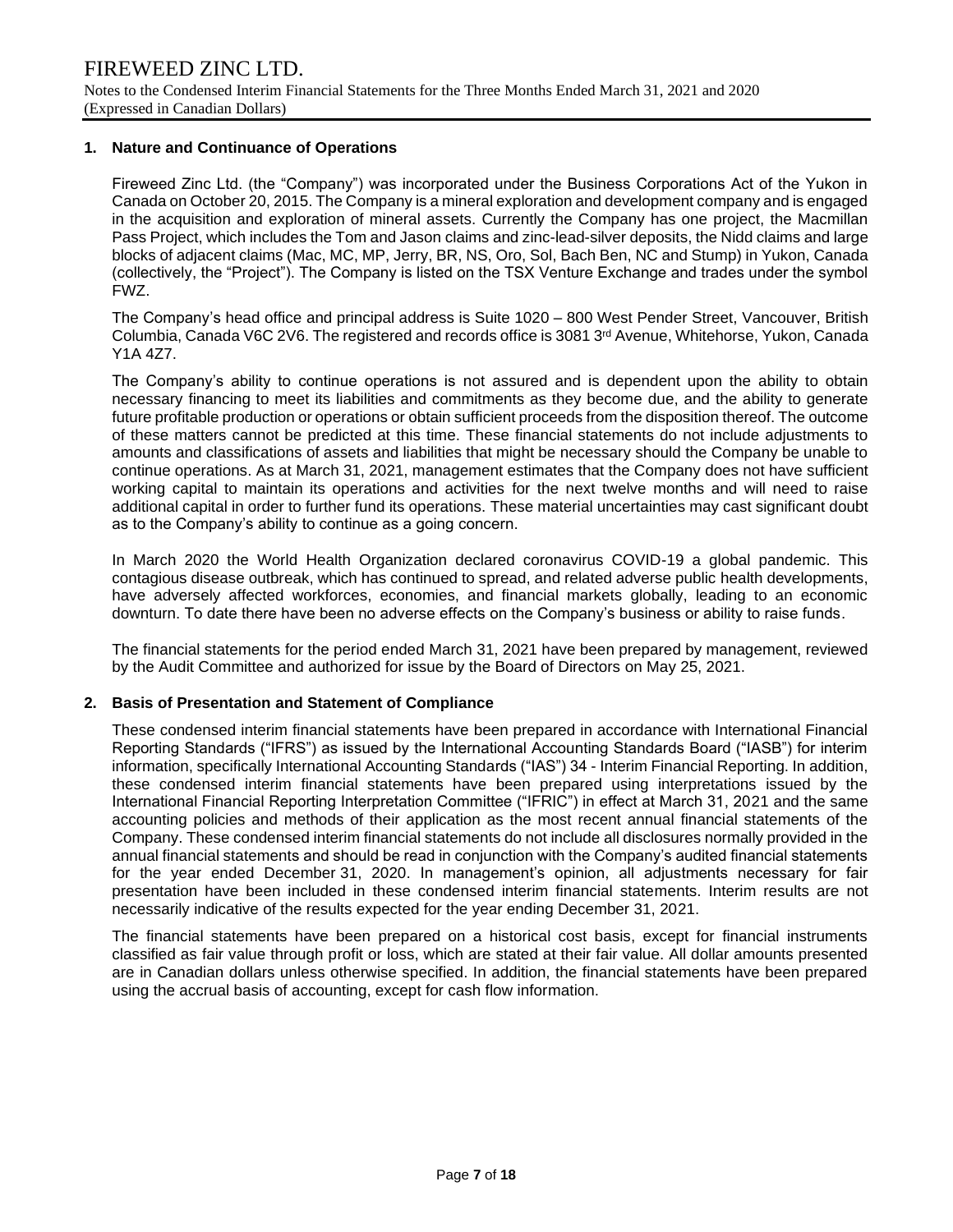Notes to the Condensed Interim Financial Statements for the Three Months Ended March 31, 2021 and 2020 (Expressed in Canadian Dollars)

## **3. Significant Accounting Policies**

The accounting policies in preparation of these condensed interim financial statements are consistent with those applied and disclosed in the Company's audited financial statements for the year ended December 31, 2020.

#### **Critical accounting estimates, judgments, and assumptions**

The preparation of these financial statements requires management to make certain estimates, judgments and assumptions that affect the reported amounts of assets and liabilities at the date of the financial statements and reported amount of expenses during the reporting period. Actual outcomes could differ from these estimates. These financial statements include estimates that, by their nature, are uncertain. The impacts of such estimates are pervasive throughout the financial statements and may require accounting adjustments based on future occurrences. Revisions to accounting estimates are recognized in the period in which the estimate is revised and future periods if the revision affects both current and future periods. These estimates are based on historical experience, current and future economic conditions, and other factors, including expectations of future events that are believed to be reasonable under the circumstances.

Information about significant areas of estimation uncertainty in applying accounting policies that have the most significant effect on the amounts recognized in the financial statements are noted below with further details of the assumptions contained in the relevant note.

The preparation of these financial statements requires management to make judgments regarding the going concern of the Company as discussed in Note 1.

### *Key sources of estimation uncertainty*

#### Carrying value and recoverability of exploration and evaluation assets

The carrying amount of the Company's exploration and evaluation assets do not necessarily represent present or future values, and the Company's exploration and evaluation assets have been accounted for under the assumption that the carrying amount will be recoverable. Recoverability is dependent on various factors, including the discovery of economically recoverable reserves, the ability of the Company to obtain the necessary financing to complete the development and upon future profitable production or proceeds from the disposition of the mineral properties themselves.

Additionally, there are numerous geological, economic, environmental and regulatory factors and uncertainties that could impact management's assessment as to the overall viability of its properties or to the ability to generate future cash flows necessary to cover or exceed the carrying value of the Company's exploration and evaluation assets.

#### Share-based compensation

Share-based compensation expense is measured by reference to the fair value of the stock options at the date at which they are granted. Estimating fair value for granted stock options requires determining the most appropriate valuation model which is dependent on the terms and conditions of the grant. This estimate also requires determining the most appropriate inputs to the valuation model including the expected life of the option, volatility, dividend yield, and rate of forfeitures and making assumptions about them. The value of the sharebased compensation expense for the three months ended March 31, 2021 and 2020 are disclosed in Note 11.

#### Environmental rehabilitation obligation

The Company recognizes statutory, contractual or other legal obligations related to the retirement of its exploration and evaluation assets and its tangible long-lived assets when such obligations are incurred, if a reasonable estimate of fair value can be made. These obligations are measured initially at the net present value of estimated future cash flows and the resulting costs are expensed to the statement of loss and comprehensive loss.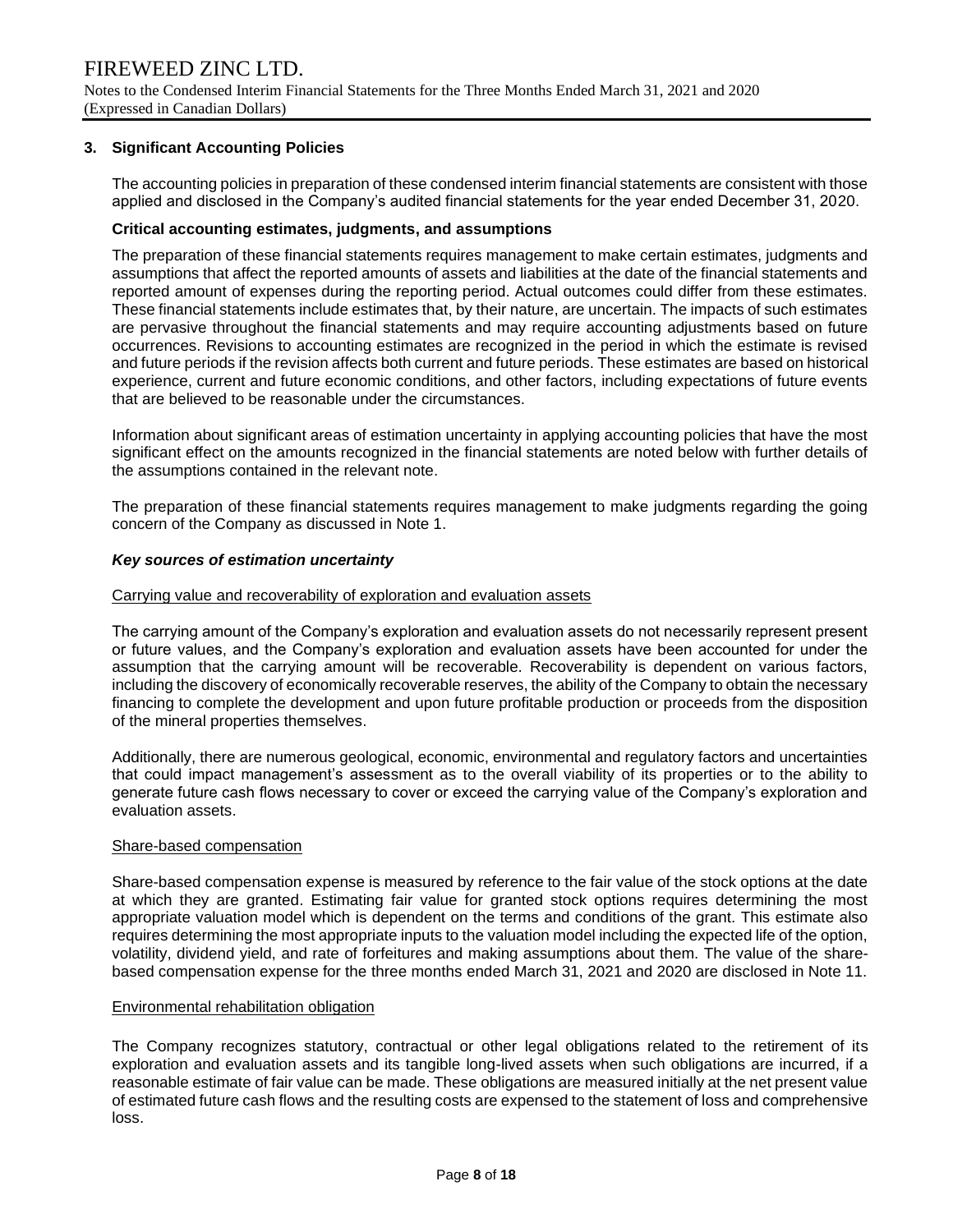Notes to the Condensed Interim Financial Statements for the Three Months Ended March 31, 2021 and 2020 (Expressed in Canadian Dollars)

## **3. Significant Accounting Policies (cont'd…)**

Environmental rehabilitation obligation (cont'd…)

In subsequent periods, the liability is adjusted for any changes in the amount or timing and for the discounting of the underlying future cash flows. The capitalized asset retirement cost is amortized to operations over the life of the asset.

## **4. Changes in Accounting Policies**

The Company's previous accounting policy was to capitalize exploration and evaluation expenditures. The new policy is to expense such expenditures as incurred.

The Company believes that the information provided by this policy change will be more useful to readers because it provides better comparability of our financial position, changes in financial position, and results of operations with those of our current and future peer groups. Consequently, the revised treatment results in more relevant and no less reliable information than was previously presented. We have applied this change in accounting policy retrospectively, in accordance with IAS 8 - Accounting Policies, Changes in Accounting Estimates and Errors.

Due to the change in accounting policy, the Company has restated the comparative financial information on the statements of financial position as at March 31, 2020 and the comparative financial information on the statements of loss and comprehensive loss, cash flows and changes in shareholders' equity for the period ended March 31, 2020. The Company will continue to reflect an asset for the initial acquisition costs related to the mineral property.

|                            | As at March 31, 2020     |                    |                    |  |  |  |  |  |
|----------------------------|--------------------------|--------------------|--------------------|--|--|--|--|--|
| Assets:                    | <b>Previously stated</b> | <b>Adjustments</b> | <b>As Restated</b> |  |  |  |  |  |
| Exploration and evaluation |                          |                    |                    |  |  |  |  |  |
| assets                     | \$24,690.686             | (\$15,745,643)     | \$8,945,043        |  |  |  |  |  |
| <b>Total assets</b>        | \$25,233,187             | (\$15,745,643)     | \$9,487,544        |  |  |  |  |  |
| Shareholders' equity:      |                          |                    |                    |  |  |  |  |  |
| Deficit                    | (\$4,840,338)            | (\$14,871,643)     | (\$19,711,981)     |  |  |  |  |  |
| Total shareholders' equity |                          |                    |                    |  |  |  |  |  |
| (deficit)                  | \$23,753,305             | (\$14,871,643)     | \$8,881,662        |  |  |  |  |  |

#### *Effects on Statements of Financial Position*

*Effects on Statements of Loss and Comprehensive Loss*

|                                   | For the period ended March 31, 2020 |                    |             |  |  |  |  |  |  |
|-----------------------------------|-------------------------------------|--------------------|-------------|--|--|--|--|--|--|
| Expenses:                         | <b>Previously stated</b>            | <b>Adjustments</b> | As restated |  |  |  |  |  |  |
| Exploration and evaluation        |                                     |                    |             |  |  |  |  |  |  |
| expenditures                      |                                     | \$250,407          | \$250,407   |  |  |  |  |  |  |
| Loss                              | (\$334,560)                         | (\$250,407)        | (\$584,967) |  |  |  |  |  |  |
| Weighted number of shares         |                                     |                    |             |  |  |  |  |  |  |
| outstanding                       | 37,797,129                          |                    | 37,797,129  |  |  |  |  |  |  |
| <b>Basic and diluted loss per</b> |                                     |                    |             |  |  |  |  |  |  |
| share                             | (\$0.01)                            |                    | (\$0.02)    |  |  |  |  |  |  |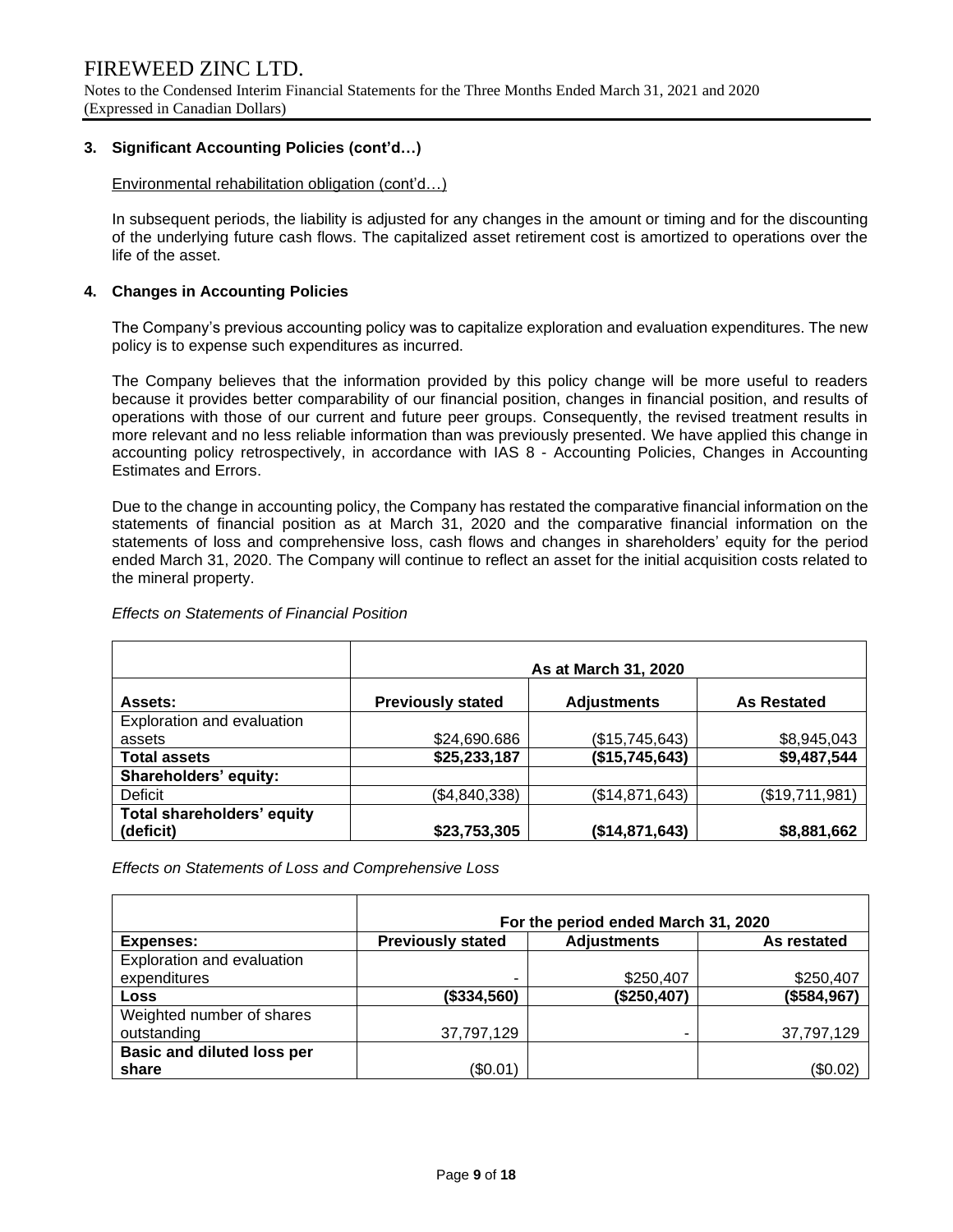Notes to the Condensed Interim Financial Statements for the Three Months Ended March 31, 2021 and 2020 (Expressed in Canadian Dollars)

## **4. Changes in Accounting Policies (cont'd…)**

*Effects on Statements of Cash Flows*

|                                   | As at March 31, 2020                           |             |             |  |  |  |  |  |
|-----------------------------------|------------------------------------------------|-------------|-------------|--|--|--|--|--|
|                                   | <b>Adjustments</b><br><b>Previously stated</b> |             |             |  |  |  |  |  |
| <b>Operating activities:</b>      |                                                |             |             |  |  |  |  |  |
| Loss for the year                 | (\$334,560)                                    | (\$250,407) | (\$584,967) |  |  |  |  |  |
| <b>Total operating activities</b> | (\$133,419)                                    | (\$282,173) | (\$415,592) |  |  |  |  |  |
| <b>Investing activities:</b>      |                                                |             |             |  |  |  |  |  |
| Exploration and evaluation        |                                                |             |             |  |  |  |  |  |
| assets                            | (\$285,003)                                    | \$282,173   | (\$2,830)   |  |  |  |  |  |
| <b>Total investing activities</b> | (\$285,003)                                    | \$282,173   | (\$2,830)   |  |  |  |  |  |

## **5. Exploration and Evaluation Assets and Expenditures**

*Exploration and Evaluation Assets*

| <b>Macmillan Pass Project</b><br>(Yukon, Canada) |   | <b>Three Months Ended</b><br>March 31, 2021 | <b>Fiscal Year Ended</b><br><b>December 31, 2020</b> |
|--------------------------------------------------|---|---------------------------------------------|------------------------------------------------------|
| Acquisition and maintenance costs:               |   |                                             |                                                      |
| <b>Opening Balance</b>                           | S | 11,458,395                                  | \$<br>8,942,213                                      |
| Additions during the year:                       |   |                                             |                                                      |
| Change in rehabilitation provision               |   | -                                           | (29, 123)                                            |
| Cash payments                                    |   | 1.930                                       | 559,805                                              |
| Shares issued                                    |   | 500,000                                     | 1,985,500                                            |
|                                                  |   | 501,930                                     | 2,516,182                                            |
| <b>Acquisition costs, closing balance</b>        |   | 11,960,325                                  | 11,458,395                                           |

*Exploration and Evaluation Expenditures*

| <b>Macmillan Pass Project</b>         | <b>Three Months Ended</b> |    | <b>Three Months Ended</b> |
|---------------------------------------|---------------------------|----|---------------------------|
| (Yukon, Canada)                       | March 31, 2021            |    | March 31, 2020            |
| Assaying                              | 178,106                   | \$ | 35,675                    |
| Camp and field                        | 74.427                    |    | 16,619                    |
| Engineering                           | 19.138                    |    | 16,190                    |
| <b>Geological Consulting</b>          | 335,004                   |    | 150,964                   |
| Insurance and other                   | 3.292                     |    | 3,406                     |
| Permitting                            | 62,166                    |    | 13,860                    |
| Reporting                             | 24,606                    |    | 10,251                    |
| <b>Travel &amp; Support</b>           | 1,501                     |    | 3,442                     |
| <b>Total exploration expenditures</b> | 698,240                   | S  | 250.407                   |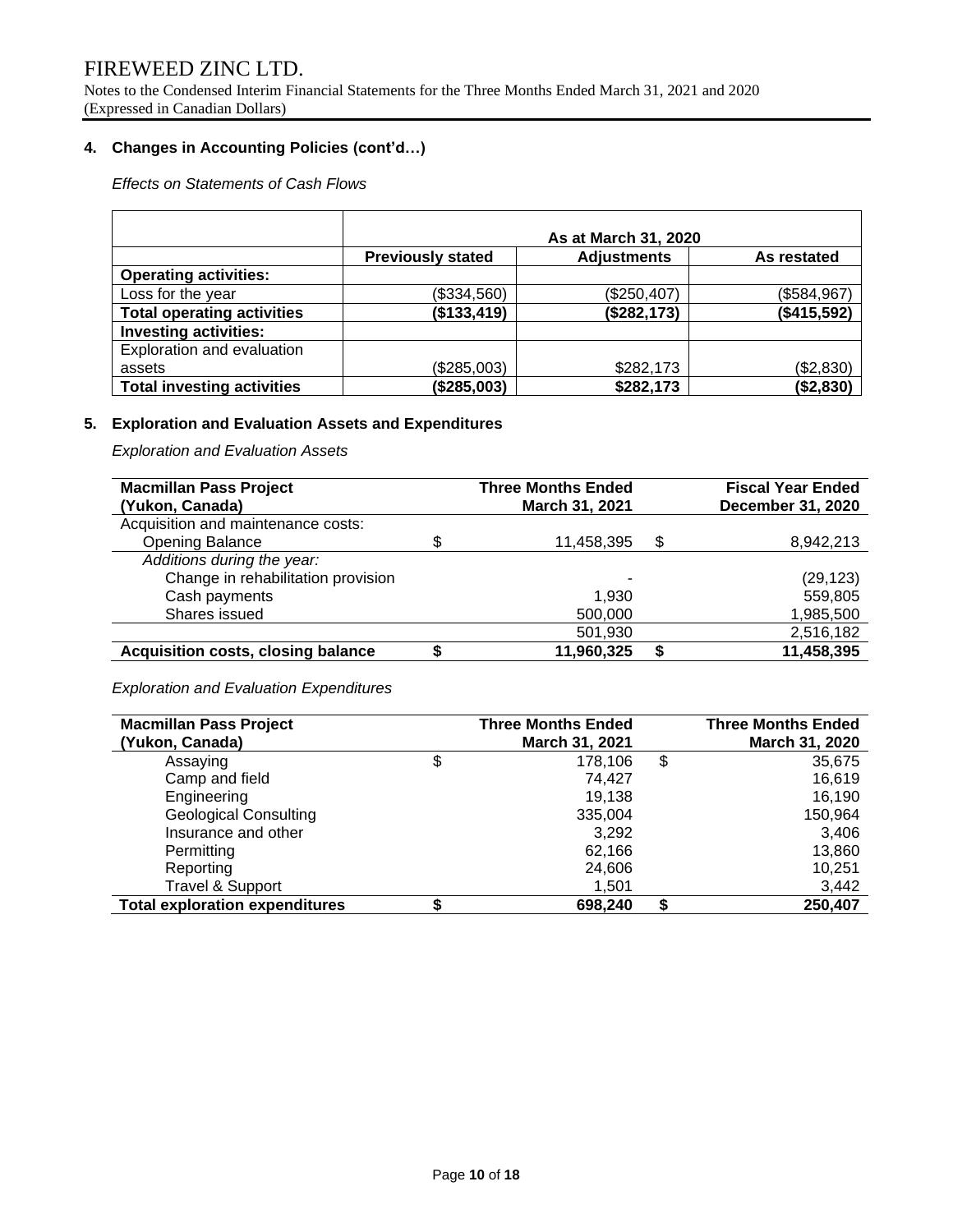## **5. Exploration and Evaluation Assets and Expenditures (cont'd…)**

## **Macmillan Pass Project, Yukon, Canada**

#### *Property Acquisitions and Option Agreements*

In February 2018, the Company exercised its option with Hudbay Minerals Inc. ("Hudbay") and acquired a 100% interest in the Tom and Jason zinc-lead-silver property and associated assets through the payment of \$1,000,000 and 3,565,406 shares as well as incurring exploration expenditures of \$1,250,000. The Jason claims have a third party underlying 3% net smelter return royalty ("NSR") which can be bought out at any time for \$5,250,000. There are no underlying royalties on the Tom claims.

In November 2018, Company purchased 100% interest in the claims of the Nidd property which includes the Boundary Zone, from Teck Metals Ltd. and Teck Mining Worldwide Holdings Ltd. ("Teck") through the payment of 1,500,000 shares with a fair value of \$1,350,000. Teck retains a 1% NSR royalty and a right of first offer to purchase future production concentrates from the Nidd property.

In October 2020, the Company exercised its option and acquired 100% interest in the claims of the Mac property from Maverix Metals Inc. ("Maverix") through staged payments totaling \$292,500 and 320,000 shares. Maverix retains production royalties of 0.25% NSR on base metals and other non-precious minerals, 1% NSR on silver and other precious metals excluding gold, and 3% NSR on gold produced from the Mac property.

In September 2020, the Company exercised its option and acquired 100% interest in the MC, MP and Jerry claims from joint venture partners Epica Gold Inc. ("Epica") and Carlin Gold Corporation ("Carlin") through staged payments totaling \$275,000 and 750,000 shares. Epica and Carlin together retain production royalties of 0.5% NSR on base metals and silver, and 2% NSR on all other metals including gold produced from the MC, MP and Jerry claims, and are entitled to one additional payment of \$750,000 or equivalent in Fireweed shares at the Company's option, upon receiving a resource calculation of at least 2.0 million tonnes of indicated (or better) resource on any part of the MC, MP or Jerry claims. Fireweed maintains a right of first refusal on the sale of any NSR royalty from these claims by Epica and/or Carlin.

On November 20, 2020, the Company entered into a purchase and sale agreement with QuestEx Gold & Copper Ltd. ("QuestEx") to acquire a 100% interest in the Sol Property as well as several small nearby separate claim blocks, which extends the Company's Macmillan Pass Project to the northwest. Under this agreement, the Company made a cash payment of \$100,000 and issued 350,000 common shares to QuestEx. The total fair value of the shares issued was determined to be \$353,500, based on the market price at the date of the issuance.

QuestEx retains a 0.5% NSR on all base metals and silver and a 2% NSR on all other metals including gold, which may be mined from the property. There is an additional private third-party royalty consisting of a 2% NSR on production from the Sol Property, of which 1% may be extinguished for \$2,000,000.

On November 20, 2020, the Company entered in a one-year option agreement with Cathro Resources Corp. ("Cathro") and Cazador Resources Ltd. ("Cazador") to acquire a number of claims ("Oro Property") in the Macmillan Pass area for an aggregate consideration of \$500,000 in cash and 1,000,000 common shares of the Company, payable as indicated in the table below. Each cash payment and share issuance will be made equally between each of the property owners.

| Due Date                      | Cash             | <b>Common Shares</b> |
|-------------------------------|------------------|----------------------|
| On or before January 18, 2021 | \$250,000 (paid) | 500,000 (issued)     |
| On or before January 13, 2022 | \$250,000        | 500,000              |
| <b>TOTAL</b>                  | \$500,000        | 1.000.000            |

The vendors retain a 0.5% NSR on all base metals and silver and a 2% NSR on all other metals including gold, which may be mined from the property.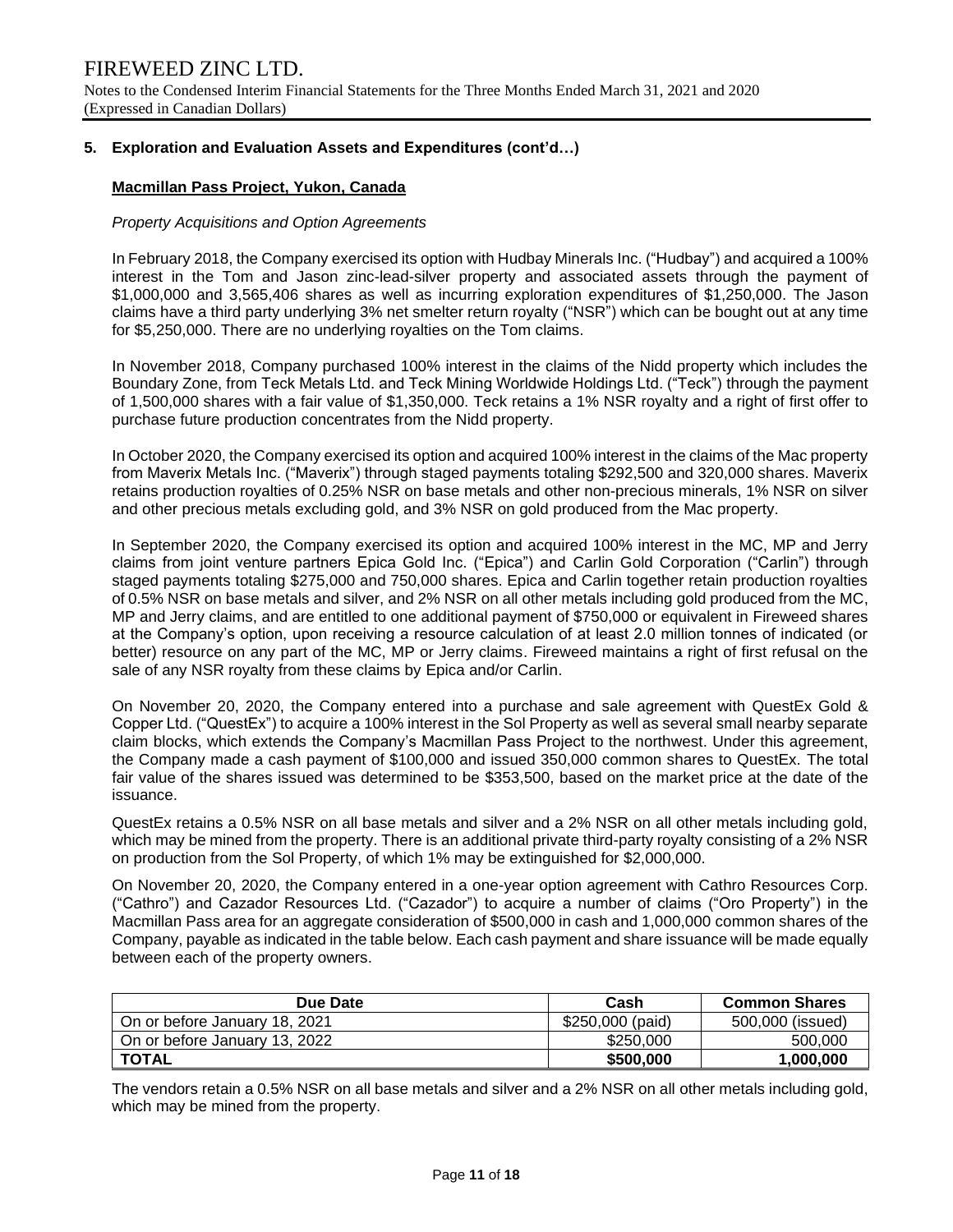Notes to the Condensed Interim Financial Statements for the Three Months Ended March 31, 2021 and 2020 (Expressed in Canadian Dollars)

## **6. Equipment**

|                                  |      | <b>Exploration</b><br><b>Equipment</b> |      | <b>Computer</b><br><b>Hardware</b> |     | <b>Vehicles</b><br>(Trucks) | Total         |
|----------------------------------|------|----------------------------------------|------|------------------------------------|-----|-----------------------------|---------------|
|                                  |      |                                        |      |                                    |     |                             |               |
| Cost                             |      |                                        |      |                                    |     |                             |               |
| As at December 31, 2019 and 2020 | - \$ | 38,026                                 | - \$ | 3,603                              | \$. | 107,940                     | \$<br>149,569 |
| Acquisition                      |      |                                        |      |                                    |     |                             |               |
| Balance as at March 31, 2021     |      | 38,026                                 |      | 3,603                              |     | 107,940                     | 149,569       |
|                                  |      |                                        |      |                                    |     |                             |               |
| <b>Accumulated Depreciation</b>  |      |                                        |      |                                    |     |                             |               |
| As at December 31, 2019          |      | (16,583)                               |      | (3,004)                            |     |                             | (19,587)      |
| Depreciation expense             |      | (3,978)                                |      | (227)                              |     | (11, 840)                   | (16,045)      |
| As at December 31, 2020          |      | (20, 561)                              |      | (3,231)                            |     | (11, 840)                   | (35, 632)     |
| Depreciation expense             |      | (874)                                  |      | (42)                               |     | (7,207)                     | (8, 123)      |
| Balance as at March 31, 2021     |      | (21,435)                               |      | (3, 273)                           |     | (19, 047)                   | (43,755)      |
|                                  |      |                                        |      |                                    |     |                             |               |
| Net book value                   |      |                                        |      |                                    |     |                             |               |
| As at December 31, 2020          | \$   | 17,465                                 | \$   | 372                                | S   | 96,100                      | \$<br>113,937 |
| As at March 31, 2021             | S    | 16,591                                 | \$   | 330                                | S   | 88,893                      | 105,814       |

### **7. Accounts Payable and Accrued Liabilities**

Accounts payable and accrued liabilities mainly consist of payables to management and to vendors for work completed on the Company's project as well as accrual of professional and director fees. The breakdown of accounts payable and accrued liabilities are as follows:

|                                                       | <b>March 31, 2021</b> | <b>December 31, 2020</b> |
|-------------------------------------------------------|-----------------------|--------------------------|
| Payable to related parties (Note 13)                  | 16.848                | 15.044                   |
| Pavable to vendors                                    | 214.757               | 214.819                  |
| <b>Total Accounts Payable and Accrued Liabilities</b> | 231.605               | 229.863                  |

### **8. Loan Payable**

In May 2020, the Company secured a \$40,000 interest-free operating line of credit after applying for the government-sponsored Canada Emergency Business Account ("CEBA") under the Government of Canada COVID-19 relief program.

### Terms of the CEBA agreement:

- i. The CEBA funds are intended for non-deferrable operating expenses, including but not limited to payroll, rent and insurance,
- ii. the balance currently outstanding has been converted into a 2-year interest-free term loan effective January 1st, 2021,
- iii. If \$30,000 is repaid by December 31, 2022, \$10,000 of the operating line will be forgiven,

### **9. Rehabilitation Provisions**

The Company has estimated that the present value of future rehabilitation costs required to remediate the Tom Jason property based on its current state. The Company did not have any rehabilitation provisions prior to the acquisition of the Tom Jason property.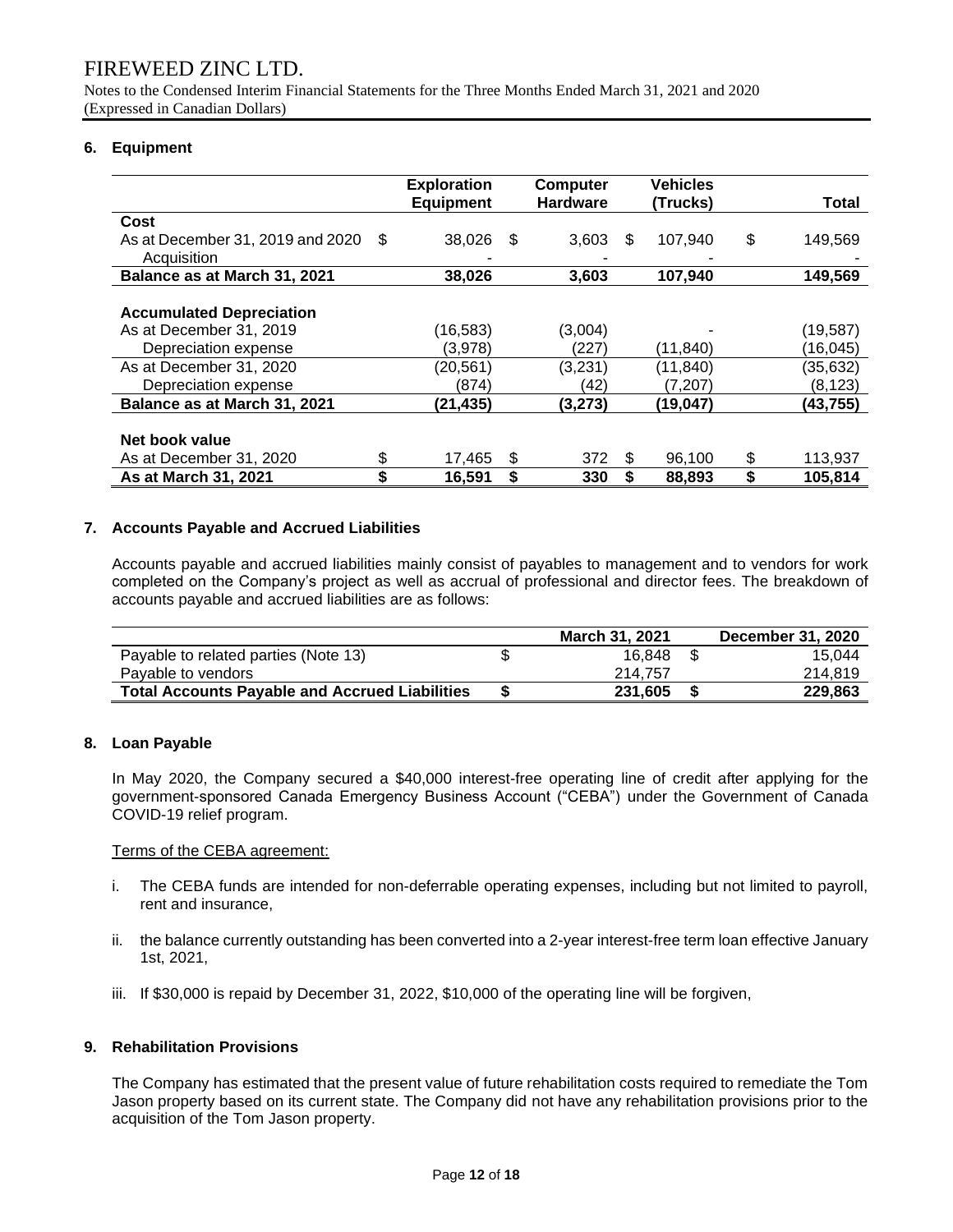Notes to the Condensed Interim Financial Statements for the Three Months Ended March 31, 2021 and 2020 (Expressed in Canadian Dollars)

#### **9. Rehabilitation Provisions (cont'd…)**

Although the ultimate amount of the rehabilitation liability is uncertain, the best estimate of these obligations is based on information currently available. Current significant closure and rehabilitation activities include dismantling and removing camp facilities, roads reclamation and mobile equipment removal costs.

The total amount of estimated undiscounted cash flow required to settle the Company's estimated obligation as at March 31, 2021 was \$234,596. The calculation of present value of estimated future cash flows assumed a discount rate of 0.67% and an inflation rate of 0.62%. Rehabilitation costs are estimated to be settled at various dates during 2028.

| Balance, December 31, 2019     | 261,023   |
|--------------------------------|-----------|
| Accretion                      | 4.672     |
| Change in estimate             | (29, 123) |
| Balance, December 31, 2020     | 236,572   |
| Accretion                      | 396       |
| <b>Balance, March 31, 2020</b> | 236,968   |

#### **10. Capital Stock and Reserves**

The authorized capital stock of the Company consists of an unlimited number of common shares without nominal or par value. As at March 31, 2021, the Company had 56,850,622 (December 31, 2020 – 56,057,112) common shares issued and outstanding.

#### **Transactions for the three months ended March 31, 2021**

On January 13, 2021, the Company issued 250,000 common shares to Cathro and 250,000 common shares to Cazador totalling 500,000 common shares as part of the payment for the Oro Property. The fair value of the common shares at the time of issuance was \$500,000 (Note 5).

During the period ended, March 31, 2021, 293,510 warrants were exercised for gross proceeds of \$216,162. In connection with the issuance, a total of \$10,012 was re-allocated from reserves to capital stock.

#### **Transactions for the three months ended March 31, 2020**

There was no capital activity during the three months ended March 31, 2020.

#### **Escrow shares**

As of March 31, 2021, Nil (March 31, 2020 – 1,713,811) common shares are held in escrow. The common shares issued in connection with IPO and held in escrow were released as to 10% on the listing date and the balance in equal 15% tranches were released every six months from the listing date.

#### **Stock options**

The Company adopted a stock option plan ("the Plan") whereby it can grant options to directors, officers, employees, and technical consultants of the Company. The maximum numbers of shares that may be reserved for issuance under the Plan is limited to 10% of the issued common shares of the Company at any time and are exercisable within a maximum of ten (10) years. The vesting period for all options is at the discretion of the directors. The exercise price will be set by the directors at the time of grant and cannot be less than the discounted market price of the Company's common shares.

There were no new options granted during the period ended March 31, 2021.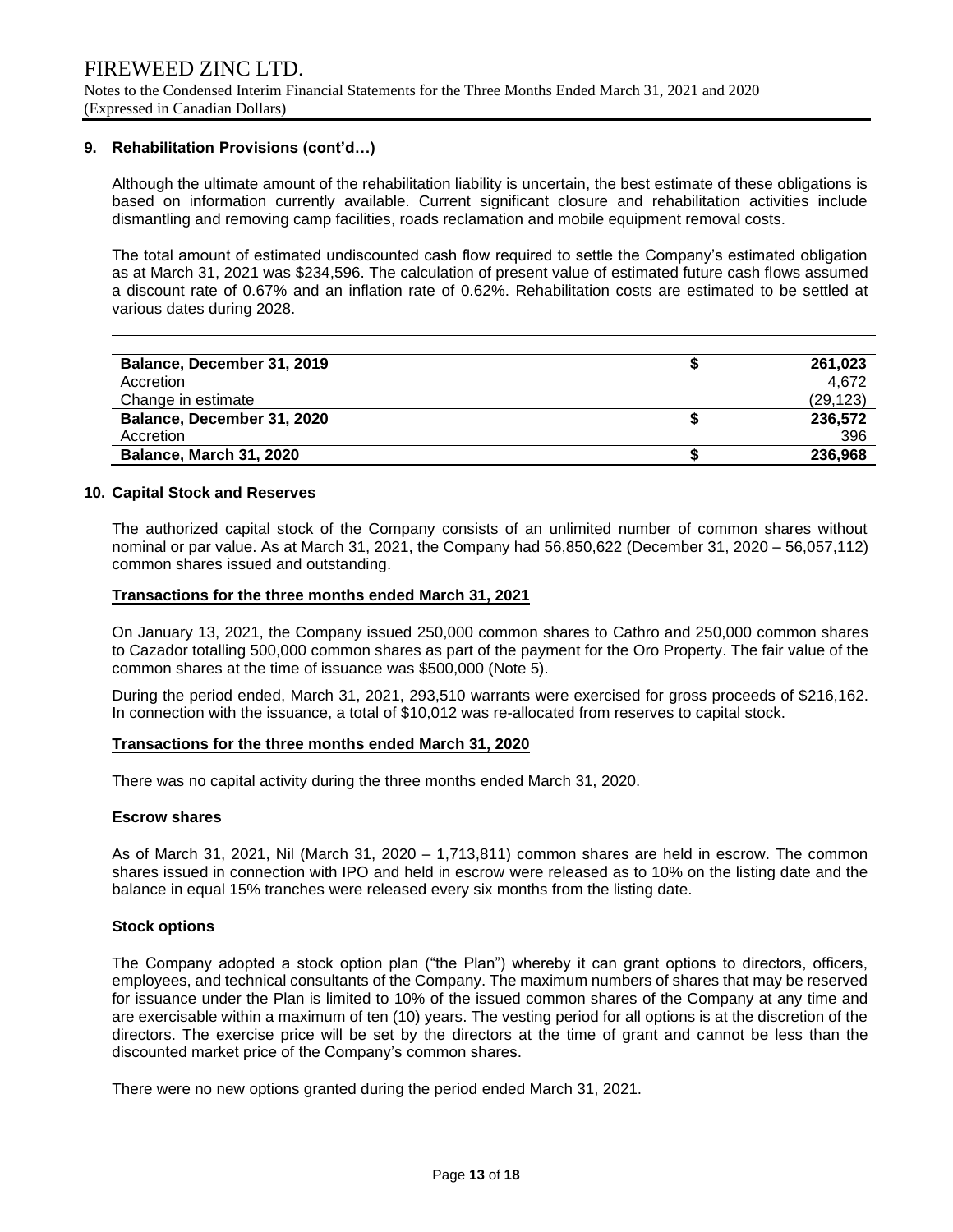Notes to the Condensed Interim Financial Statements for the Three Months Ended March 31, 2021 and 2020 (Expressed in Canadian Dollars)

### **10. Capital Stock and Reserves (cont'd…)**

## **Stock options (cont'd…)**

The following is a summary of the Company's stock option activity:

|                                                    | Number of<br><b>Options</b> | <b>Weighted Average</b><br><b>Exercise Price</b> |
|----------------------------------------------------|-----------------------------|--------------------------------------------------|
| Balance as at December 31, 2018                    | 2,445,000                   | \$0.86                                           |
| Granted                                            | 250,000                     | \$0.65                                           |
| Balance as at December 31, 2019                    | 2,695,000                   | \$0.86                                           |
| Granted                                            | 1,100,000                   | \$0.65                                           |
| Forfeited                                          | (305,000)                   | \$0.72                                           |
| Balance as at December 31, 2020 and March 31, 2021 | 3,490,000                   | \$0.79                                           |

Share-based compensation relating to options vested during the quarter ended March 31, 2021 using the Black-Scholes option pricing model were \$62,821 (2020 - \$47,495), which was recorded as reserves on the statements of financial position and as share-based compensation expense on the statement of loss and comprehensive loss.

The associated share-based compensation expense for the options granted was calculated based on the following weighted average assumptions:

|                                                | March 31, 2021 | <b>December 31, 2020</b> |
|------------------------------------------------|----------------|--------------------------|
| Risk-free interest rate                        |                | 0.37%                    |
| Expected life of options                       |                | 5 years                  |
| Annualized volatility                          | ۰              | 72.90%                   |
| Dividend rate                                  |                | $0.00\%$                 |
| Forfeiture rate                                |                | $0.00\%$                 |
| Weighted average share price on grant date     |                | \$0.61                   |
| Weighted average fair value of options granted |                | \$0.65                   |

As at March 31, 2021, the Company had outstanding stock options exercisable as follows:

| <b>Expiry date</b><br>(mm/dd/yyyy) | Number of<br><b>Options</b><br>Outstanding | Number of<br><b>Options</b><br>Exercisable | <b>Weighted Average</b><br><b>Remaining life in Years</b> | <b>Weighted Average</b><br><b>Exercise Price</b> |
|------------------------------------|--------------------------------------------|--------------------------------------------|-----------------------------------------------------------|--------------------------------------------------|
| 04/26/2022                         | 1,180,000                                  | 1,180,000                                  | 1.07                                                      | \$0.50                                           |
| 10/27/2022                         | 30,000                                     | 30,000                                     | 1.58                                                      | \$0.70                                           |
| 12/06/2022                         | 120,000                                    | 120,000                                    | 1.68                                                      | \$0.83                                           |
| 03/14/2023                         | 810,000                                    | 648,000                                    | 1.95                                                      | \$1.45                                           |
| 07/11/2024                         | 250,000                                    | 150,000                                    | 3.28                                                      | \$0.65                                           |
| 06/10/2025                         | 820,000                                    | 164.000                                    | 4.20                                                      | \$0.59                                           |
| 08/25/2025                         | 160,000                                    | 32,000                                     | 4.41                                                      | \$0.71                                           |
| 09/18/2025                         | 120,000                                    | 24,000                                     | 4.47                                                      | \$0.99                                           |
|                                    | 3,490,000                                  | 2,348,000                                  | 2.46                                                      | \$0.79                                           |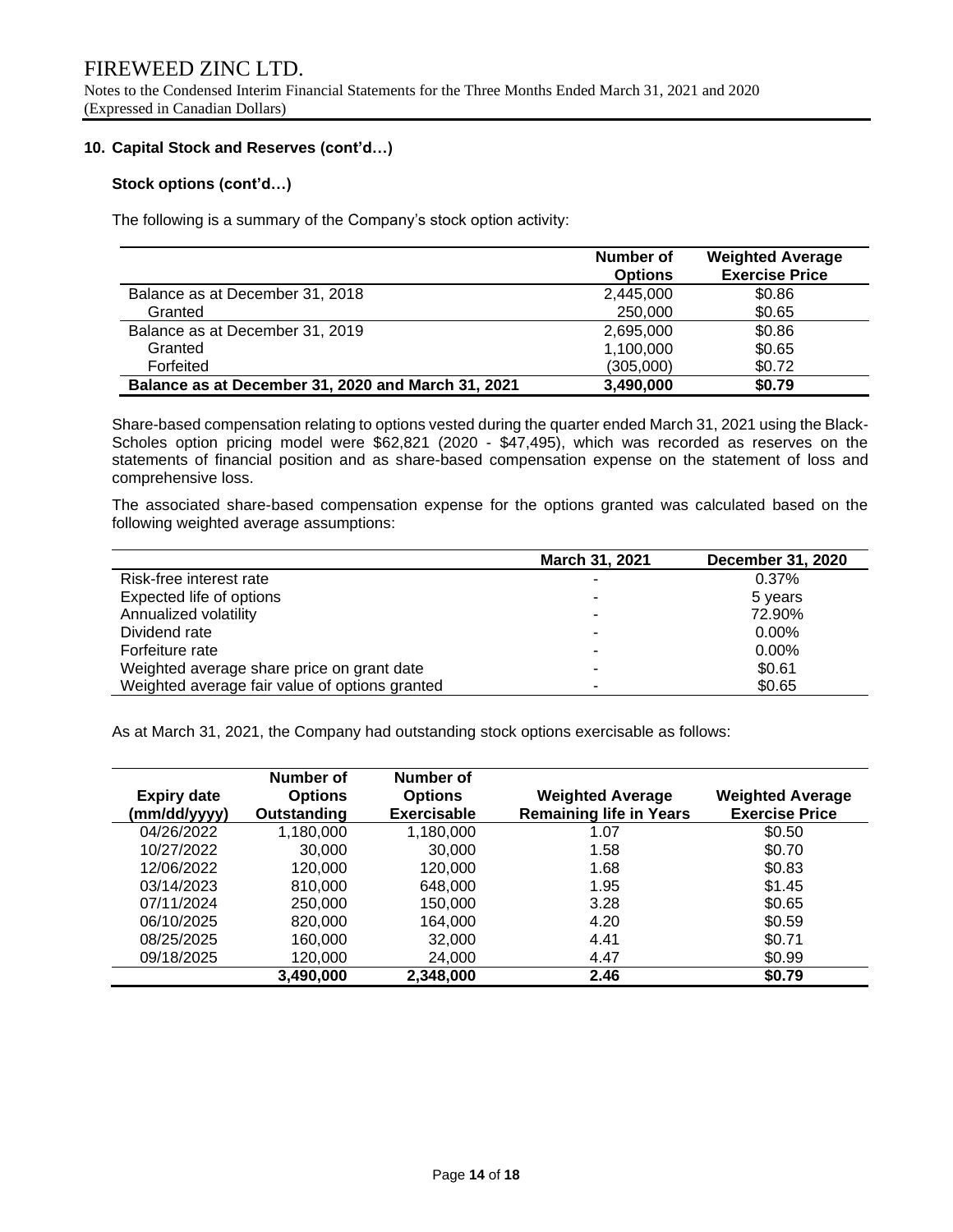### **10. Capital Stock and Reserves (cont'd…)**

#### **Share purchase warrants and agents' warrants**

The share purchase warrants, agents' warrants and options activities are summarized below:

|                                 | Number of<br><b>Warrants</b> | <b>Weighted Average</b><br><b>Exercise Price</b> |
|---------------------------------|------------------------------|--------------------------------------------------|
| Balance as at December 31, 2019 | 284,744                      | \$1.27                                           |
| Exercised                       | (226, 320)                   | \$0.61                                           |
| Expired                         | (250, 064)                   | \$1.32                                           |
| Issued                          | 8,344,641                    | \$0.73                                           |
| Balance as at December 31, 2020 | 8,153,001                    | \$0.73                                           |
| Exercised                       | (293, 510)                   | \$0.74                                           |
| <b>Expired</b>                  | (18,830)                     | \$0.95                                           |
| Balance as at March 31, 2021    | 7,840,661                    | \$0.73                                           |

As at March 31, 2021, the Company had outstanding share purchase and agents' warrants as follows:

| <b>Expiry date</b><br>(mm/dd/yyyy) | Warrants<br>Outstanding | <b>Weighted Average</b><br><b>Remaining life in Years</b> | <b>Weighted Average</b><br><b>Exercise Price</b> |
|------------------------------------|-------------------------|-----------------------------------------------------------|--------------------------------------------------|
| 04/14/2024                         | 3,622,003               | 3.04                                                      | \$0.60                                           |
| 04/14/2021                         | 54,136                  | 0.04                                                      | \$0.40                                           |
| 08/06/2022                         | 2,156,087               | 1.35                                                      | \$0.80                                           |
| 08/06/2022                         | 28.302                  | 1.35                                                      | \$0.80                                           |
| 08/06/2021                         | 85,800                  | 0.35                                                      | \$0.76                                           |
| 08/06/2021                         | 45,432                  | 0.35                                                      | \$0.60                                           |
| 08/06/2021                         | 71.054                  | 0.35                                                      | \$0.65                                           |
| 09/04/2022                         | 1,638,647               | 1.43                                                      | \$0.95                                           |
| 09/04/2021                         | 139,200                 | 0.43                                                      | \$0.70                                           |
|                                    | 7,840,661               | 2.10                                                      | \$0.73                                           |

During the period ended March 31, 2021, 18,830 agents' warrants expired unexercised. In addition, 293,510 common shares of the Company were issued upon the exercise of agents' warrants for gross proceeds of \$216,162, while affair value of exercised warrants of \$10,012 was re-allocated from reserves to capital stock.

During the three months ended March 31, 2020, 250,064 agents' warrants expired unexercised.

### **11. Related Party Transactions**

Related party transactions mainly include management and consulting fees, director and committee fees as well as share-based compensation. The related parties are represented by the key management personnel, which include those persons having authority and responsibility for planning, directing and controlling the activities of the Company as a whole. The Company has determined that key management personnel consist of executive and non-executive members of the Company's Board of Directors and corporate officers. Related parties also include companies, controlled by officers and/or directors.

The remuneration to directors and key management personnel during the quarters ended March 31, 2021 and 2020 was as follows: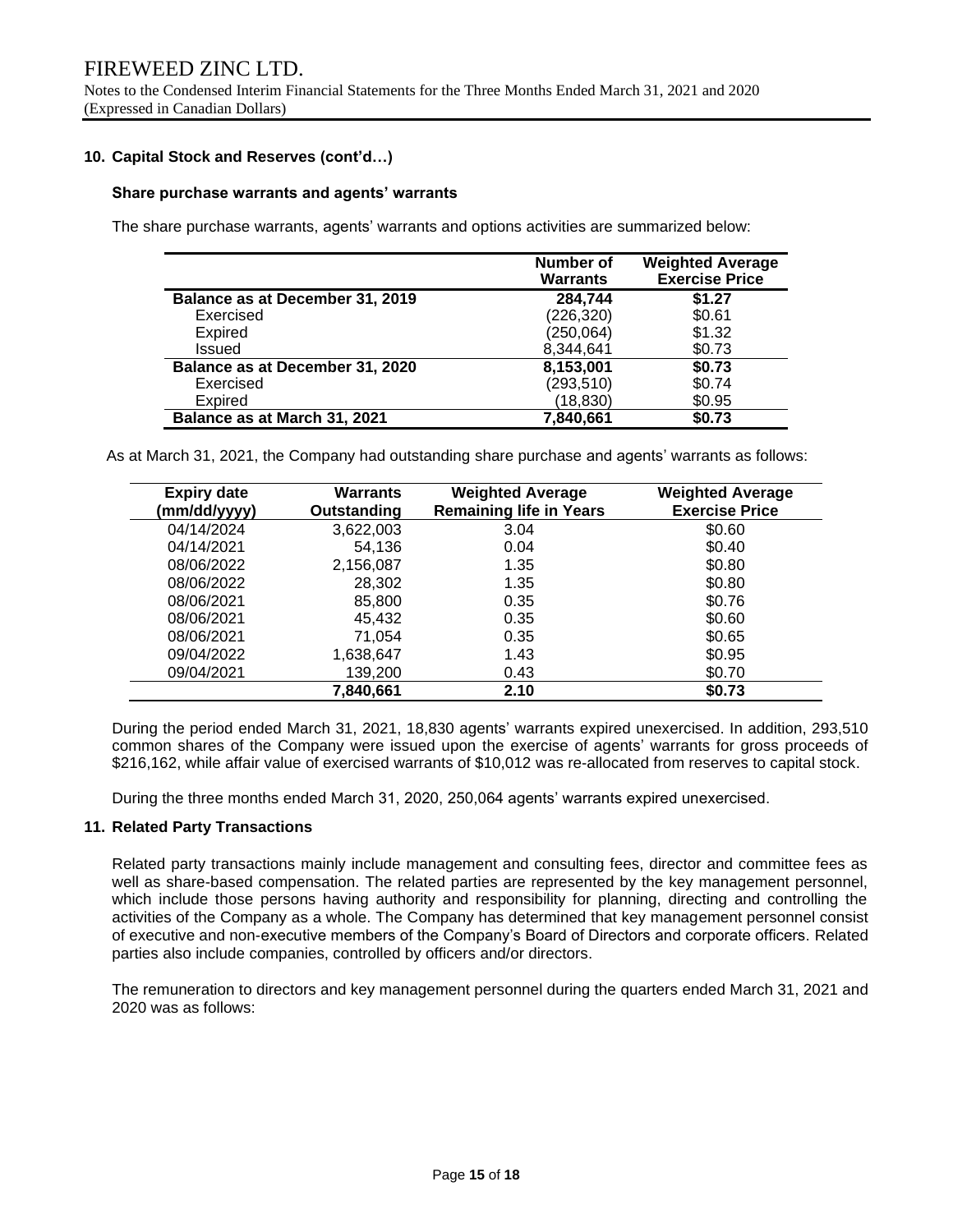Notes to the Condensed Interim Financial Statements for the Three Months Ended March 31, 2021 and 2020 (Expressed in Canadian Dollars)

## **11. Related Party Transactions (cont'd…)**

| Nature of the transaction                    | Three months ended<br>March 31, 2021 | Three months ended<br>March 31, 2020 |
|----------------------------------------------|--------------------------------------|--------------------------------------|
| Director and committee fees                  | 30.750                               | \$<br>36,750                         |
| Investor relations and corporate development | 1.667                                |                                      |
| Management and consulting fees               | 100.009                              | 82,178                               |
| Management and consulting fees               |                                      |                                      |
| related to exploration and evaluation*       | 2.829                                | 9.940                                |
| Share-based compensation                     | 32,576                               | 16,209                               |
| <b>Total compensation</b>                    | 167,831                              | 145,077                              |

\* Management and consulting fees related to exploration and evaluation were previously capitalized but due to the accounting policy change (Note 4) are expensed as incurred.

The following amounts were owed to directors and key management personnel or companies controlled by them. These payables are unsecured, non-interest bearing and are expected to be repaid under normal trade terms.

|                  |                                        | March 31,<br>2021 | December 31,<br>2020 |
|------------------|----------------------------------------|-------------------|----------------------|
| <b>Directors</b> | Director and committee fees            | -                 |                      |
| Key management   | Management fees and expense recoveries | 16.848            | 15.044               |
|                  |                                        | 16.848            | 15.044               |

### **12. Segmented Information**

The Company operates in one reportable segment, being the acquisition and exploration of mineral projects. All of the Company's operations are within the mineral exploration sector in Canada.

### **13. Capital Management**

The Company manages its capital structure and makes adjustments to it, based on the funds available to the Company, in order to support the acquisition and exploration of exploration and evaluation assets. In the management of capital, the Company includes components of shareholders' equity. The Board of Directors does not establish quantitative return on capital criteria for management, but rather relies on the expertise of the Company's management to sustain future development of the business. The properties in which the Company currently has an interest are in the exploration stage, as such the Company is dependent on external financing to fund activities. In order to carry out planned exploration and pay for administrative costs, the Company will spend its existing working capital and raise additional funds as needed. The Company may continue to assess new properties and seek to acquire an interest in additional properties if it feels there is sufficient geologic or economic potential and if it has or feels it can raise adequate financial resources to do so. The Company is not subject to any externally imposed capital requirements and there were no changes to management's approach to capital manager during the period ended March 31, 2021.

### **14. Financial Instruments and Risk Management**

The Company has classified its financial instruments as follows:

| Financial instrument                     | <b>IFRS 9 Classification</b>                   |
|------------------------------------------|------------------------------------------------|
| Cash                                     | Fair value through profit or loss              |
| <b>Receivables</b>                       | Financial asset measured at amortized cost     |
| <b>Reclamation bond</b>                  | Financial asset measured at amortized cost     |
| Loan payable                             | Financial liability measured at amortized cost |
| Accounts payable and accrued liabilities | Financial liability measured at amortized cost |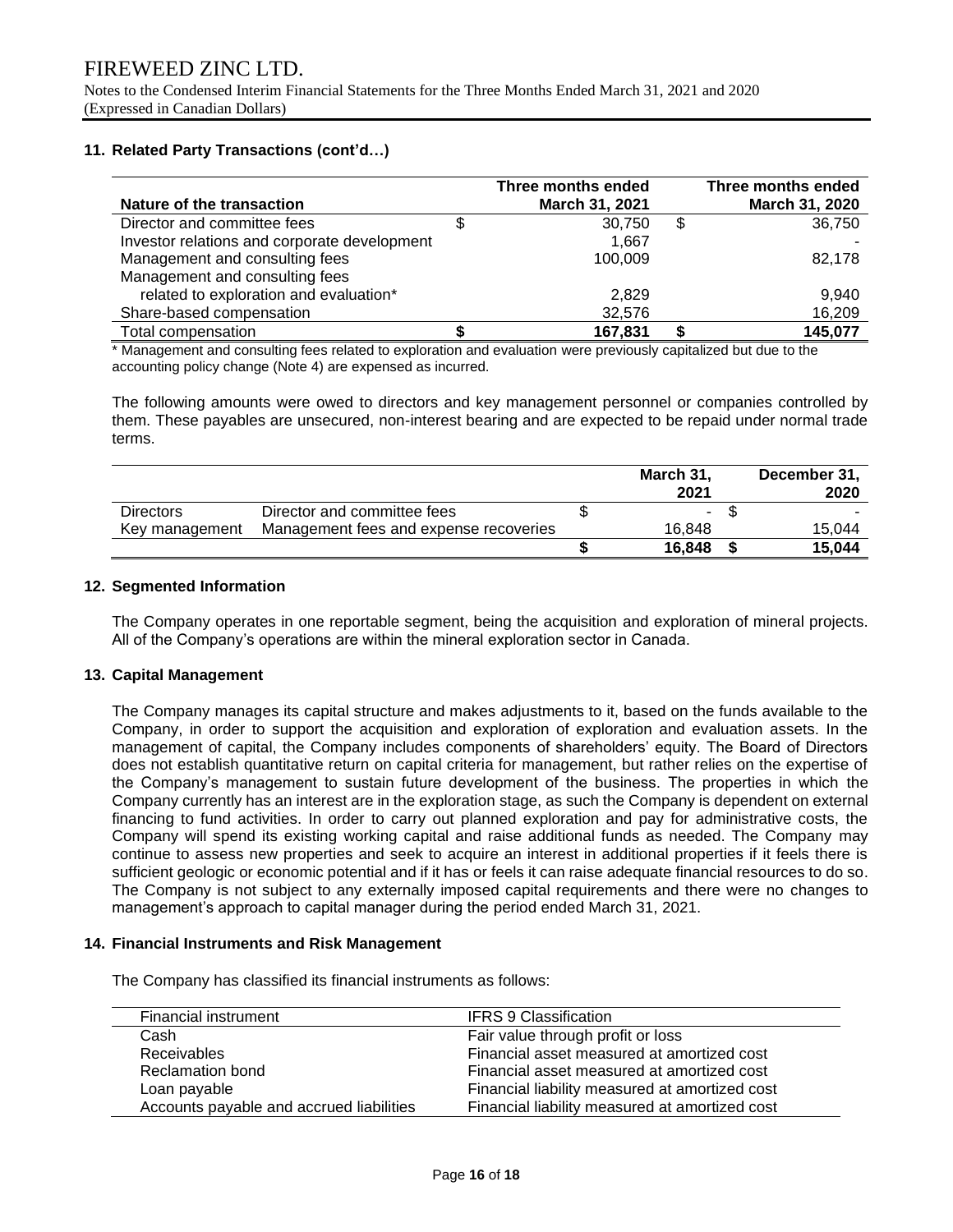## **14. Financial Instruments and Risk Management (cont'd…)**

### *Fair Value*

Financial instruments measured at fair value are classified into one of three levels in the fair value hierarchy according to the relative reliability of the inputs used to estimate the fair values. The three levels of the fair value hierarchy are:

- Level 1 Unadjusted quoted prices in active markets for identical assets or liabilities;
- Level 2 Inputs other than quoted prices that are observable for the asset or liability either directly or indirectly; and
- Level 3 Inputs that are not based on observable market data.

The fair value of the Company's receivables, reclamation bond, loan payable and accounts payable and accrued liabilities, approximate carrying value, which is the amount recorded on the statements of financial position. The fair value of the Company's other financial instruments, cash, under the fair value hierarchy are based on level 1 quoted prices in active markets for identical assets and liabilities.

The Company's risk exposures and the impact on the Company's financial instruments are summarized below:

#### *Credit risk*

Credit risk is the risk of loss associated with a counterparty's inability to fulfill its payment obligations. Receivables of \$50,406 primarily consist of Goods and Services Tax ("GST") recoverable from the Federal Government of Canada. The Company believes its exposure to credit risk is equal to the carrying value of this balance. The Company has exposure to credit risk with respect to its cash as it places most of its cash in one financial institution in Canada. The Company believes its exposure is limited as it banks with a large Canadian institution.

#### *Liquidity risk*

The Company's approach to managing liquidity risk is to ensure that it will have sufficient liquidity to meet liabilities when due. As at March 31, 2021, the Company had a cash balance of \$1,668,839 to settle current liabilities of \$231,605. The Company believes it has sufficient funds to meet its current liabilities as they become due.

The Company is dependent on obtaining regular financings in order to continue as a going concern. Despite previous success in acquiring these financings, there is no guarantee of obtaining future financings.

#### *Interest rate risk*

The interest rate risk is the risk that the fair value or future cash flows of a financial instrument will fluctuate because of changes in market interest rates. As at March 31, 2021, the Company is not exposed to significant interest rate risk.

#### *Price risk*

The Company is exposed to price risk with respect to commodity and equity prices. Equity price risk is defined as the potential adverse impact on the Company's earnings due to movements in individual equity prices or general movements in the level of the stock market. Commodity price risk is defined as the potential adverse impact on profit or loss and economic value due to commodity price movements and volatilities. The Company closely monitors commodity prices of resources, individual equity movements, and the stock market to determine the appropriate course of action to be taken by the Company.

### *Foreign currency risk*

The Company operates predominately in Canada and is not exposed to any significant foreign currency risk.